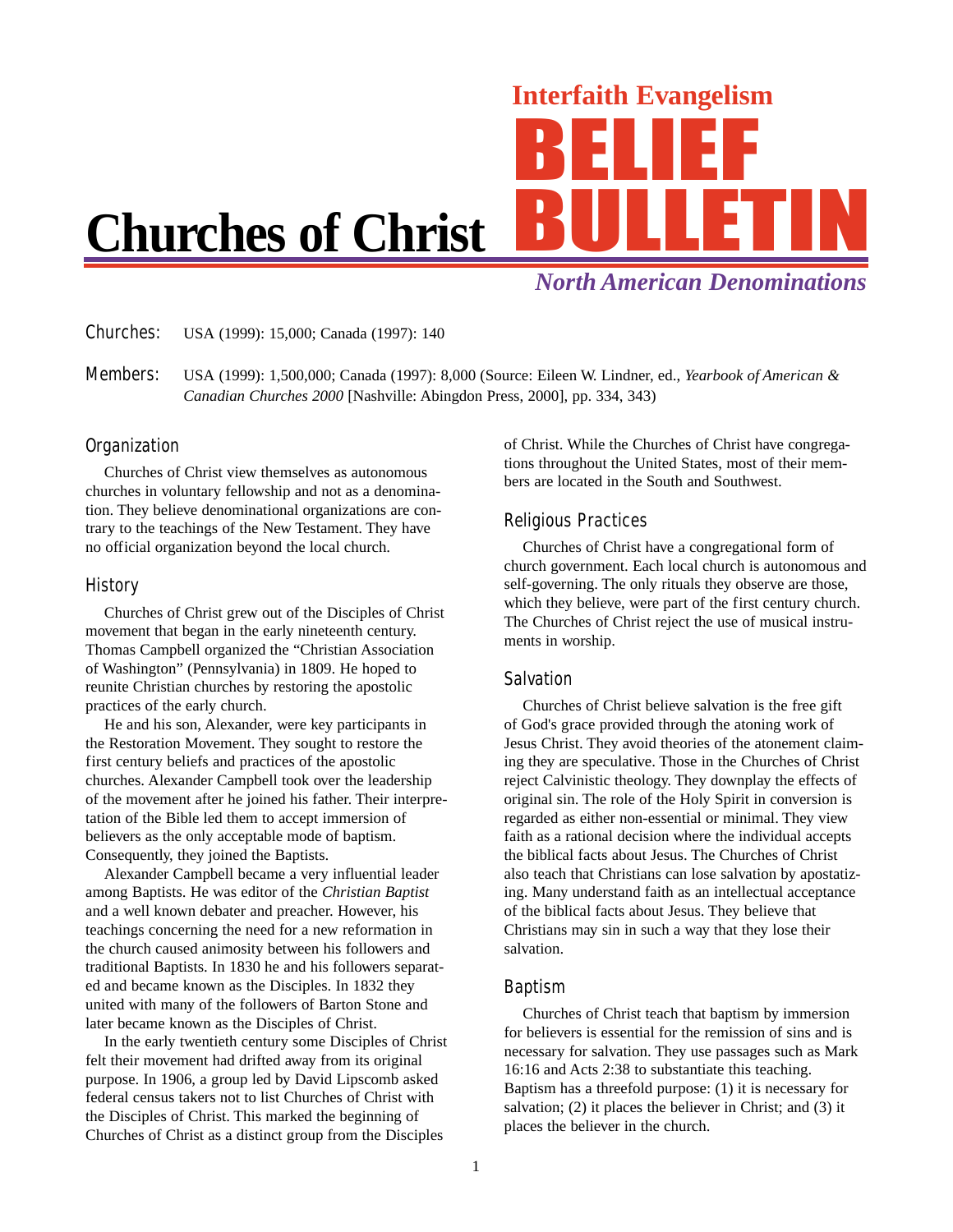**Response:** While baptism is important, it is not necessary for salvation. The biblical passages quoted by the Churches of Christ to argue for the necessity of water baptism do not prove their point.

"He that believeth and is baptized shall be saved; but he that believeth not shall be damned" (Mark 16:16). Contrary to the claims of the Churches of Christ, this passage does not prove the necessity of water baptism. There are four possible relationships between belief and baptism. First, one both believes and is baptized. We are told in the first part of verse 16 that this person will be saved. Second, one believes and is not baptized. This possibility is not discussed in the passage so we cannot draw any conclusions about whether such an individual will be saved or lost. A third possibility is that one does not believe but is baptized. Fourth, one both does not believe and is not baptized. According to verse 16, one who does not believe is condemned whether baptized or not.

If the Churches of Christ really want to speak only when the Bible speaks and be silent when the Bible is silent, they will not use Mark 16:16 to argue for the necessity of water baptism for salvation. Mark 16:16 is silent concerning whether the person who believes but is not baptized is saved or lost.

"Then Peter said unto them, Repent, and be baptized every one of you in the name of Jesus Christ for the remission of sins, and ye shall receive the gift of the Holy Ghost" (Acts 2:38). The Churches of Christ claim this passage teaches that both repentance and baptism are necessary for salvation. An examination of the Greek text reveals information not available in the English translation. The word "for" is a translation of the Greek preposition eis. The Churches of Christ are correct when they point out that eis can sometimes express aim or purpose. If Luke intended that usage, then this passage would teach that baptism is necessary to receive forgiveness of sins. However, this is not the only meaning that the Greek term eis can have in this passage. *Eis* can also be used to indicate the basis or ground of something. According to A. T. Robertson, this usage "occurs at least three times" where it cannot be purpose or aim, but rather the basis or ground" (Matt. 10:41; 12:41) (A. T. Robertson, *Word Pictures In The New Testament,* Vol. III, p. 35). Acts 2:38 can mean that one is baptized because his or her sins have already been forgiven. Acts 2:38 does not prove the necessity of water baptism for salvation.

#### The Lord's Supper

The Lord's Supper is one of the three elements central in Churches of Christ worship. The other two elements are preaching and baptism. According to the Churches of Christ, the Lord's Supper has three primary meanings: (1) commemoration of the memorial meal commanded by Christ; (2) proclamation of Christ's death for sinful

people; and (3) examination of the individual's Christian commitment. In keeping with their understanding of the New Testament, Churches of Christ celebrate the Lord's Supper every Sunday.

#### The Trinity

Churches of Christ subscribe to the doctrine of the Trinity, but they avoid the use of the terms *Trinity* and *Trinitarian*. These are considered philosophical rather than New Testament terms.

#### The Bible

The Churches of Christ believe that the New Testament is the primary guide for understanding Christian faith and practice. Creeds are considered unnecessary and extraneous. A popular slogan of the Churches of Christ (and other Protestants) is: "Where the Bible speaks, we speak. Where the Bible is silent, we are silent."

#### Ministry

Churches of Christ have three basic types of ministers: evangelists, elders, and deacons. Evangelists are ordained by a local congregation and sent out to preach, win converts, and establish churches. Elders function much the same as pastors, providing spiritual and disciplinary functions in local churches. Deacons function in servant roles in churches.

#### Baptist Comparisons

Both Baptists and Churches of Christ place a strong emphasis on the autonomy of the local church. Both groups also advocate the support of missions.

While there are many similarities between Baptists and Churches of Christ, there are also many areas of differences. Baptists do not consider water baptism essential to salvation. Baptists believe baptism is a symbol of the death, burial, and resurrection of Jesus Christ. Believers are baptized to identify publicly with Christ, and to portray their death to a life of sin and resurrection to a new life.

Baptists, unlike Churches of Christ, have organizations beyond the local church in order to work together for purposes of missions and evangelism. Contrary to the practice of the Churches of Christ, Baptists accept the use of musical instruments in worship. Baptists see faith as requiring a personal trust in and commitment to Jesus Christ rather than just an intellectual acceptance of the biblical teachings about Christ Jesus. Baptists believe the Bible teaches that salvation does not depend on membership in a particular church. Salvation comes as a result of a personal faith in and commitment to Jesus Christ as Lord and Savior.